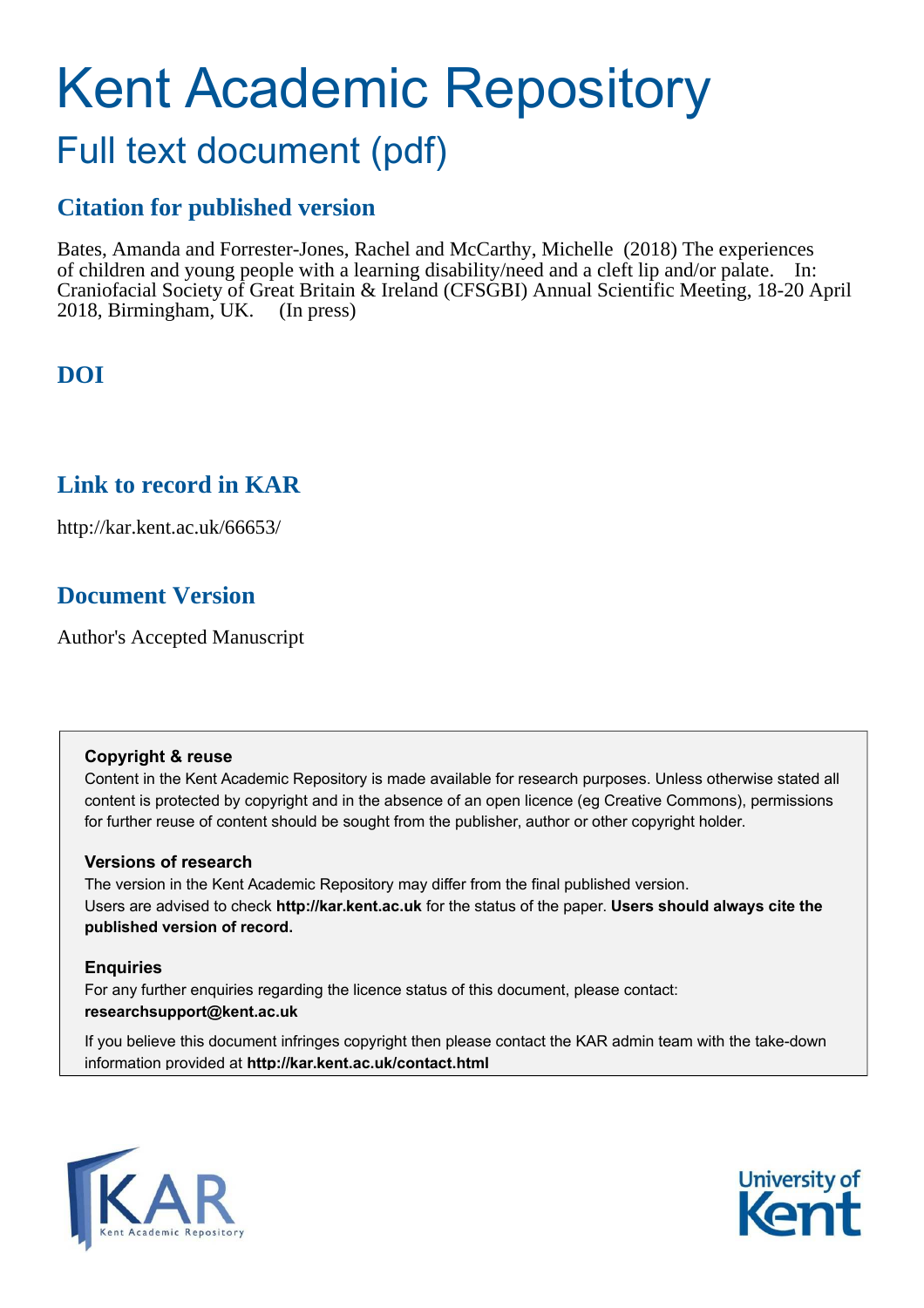## **The experiences of children and young people with a learning disability/need and a cleft lip and/or palate**

**Bates, A.J., Forrester-Jones, R. and McCarthy, M.** 

#### **Background**

International research suggests 7%-18% of those born with a cleft lip and/or palate (CL±P) also have a learning disability (LD). However, there is no known UK research about the qualitative experiences of living with both conditions, so support needs are unknown.

#### **Methods**

Fifteen semi-structured interviews were conducted with CYP with CL±P, ten of whom had LDs/learning needs. Interview topics included cleft clinic experiences/treatment, selfperceptions and social activities. Thematic Analysis was used to identify data patterns.

#### **Findings**

Three superordinate themes were found: self-image, resilience and struggles. A range of self-image perceptions were described ('normal', otherness and positive), with bullying victims having a poor self-image. Resilience was evident for CYP without LDs (e.g. quality friendships, control over treatment). There was an association between school type (mainstream/Special Educational Needs and Disability (SEND) schools) and positive/negative experiences. CYP without LDs and CYP with LDs in SEND schools had more positive experiences than CYP with LDs/needs in mainstream schools who frequently reported difficulties. Difficulties encompassed bullying (resulting in a desire for surgery), and treatment burden (e.g. fear of needles/anaesthetic).